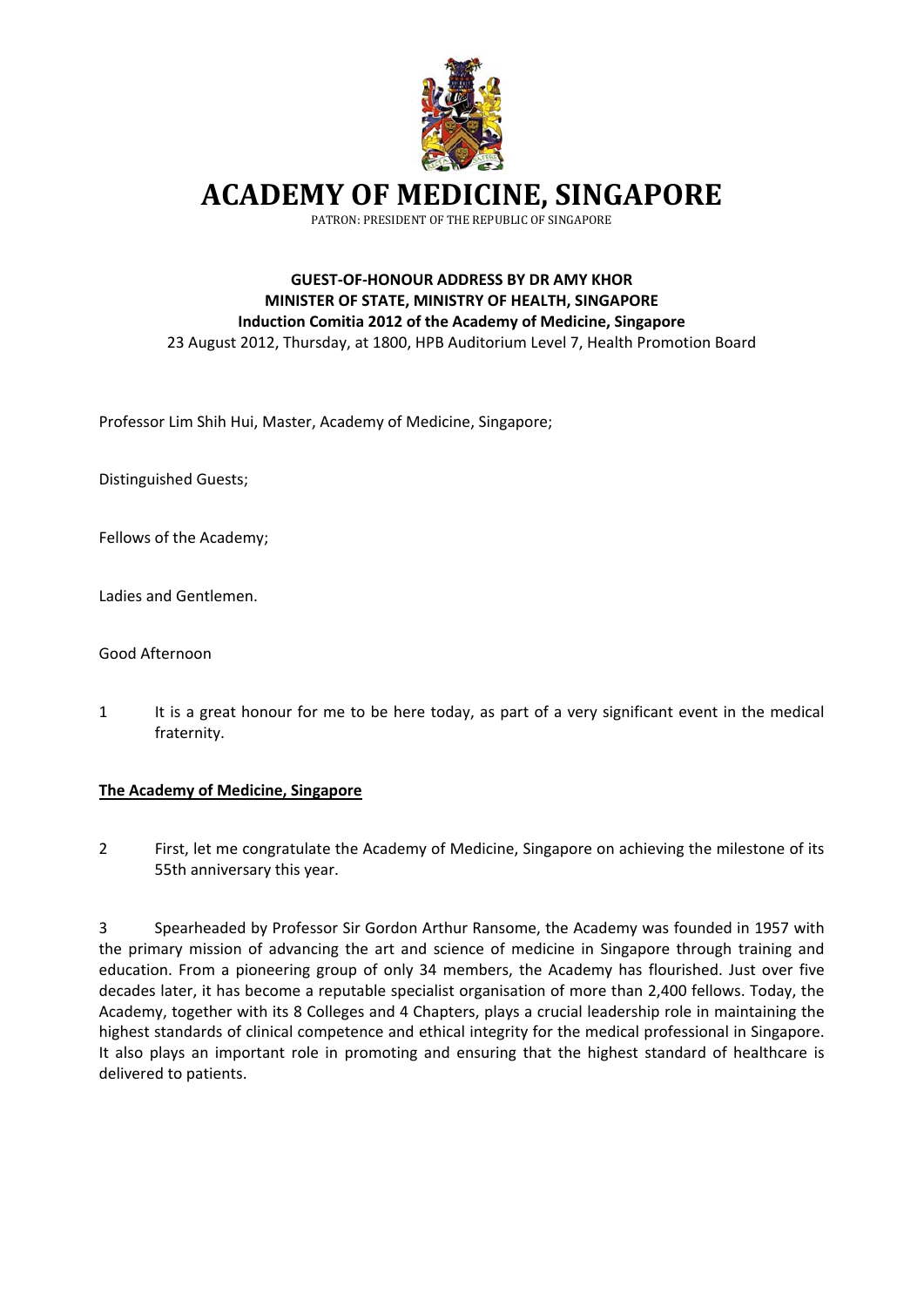#### **Induction Comitia 2012**

4 Today, I am indeed privileged to witness the induction of 75 new members to this esteemed fellowship.

5 To the new Fellows, my heartiest congratulations! The induction ceremony is an important milestone in your career. It is the recognition of your hard work, professional dedication and clinical maturity. Abundant and valuable resources have been invested to train and nurture you to succeed as excellent specialists. As we are all aware, this is only a milestone to a lifelong career in which excellence must be maintained by continuing professional development, education and training.

6 Medicine, technology and lifestyles are evolving at an unprecedented pace. With a greying population, a rising trend of chronic diseases, increasing affluence and higher expectations by patients, doctors now have to engage actively in quality education and lifelong learning to provide the highest possible quality of medical care to patients. Beyond medical school, housemanship, postgraduate education and training, each doctor needs to remain competent and current in his or her chosen field. Patients and the society at large want the assurance that the doctors they consult are practicing up‐to‐ date medicine and offer them good quality care. Hence, the Singapore Medical Council (SMC) has made CME compulsory for all doctors in Singapore since January 2003.

## **Continuing Medical Education (CME)**

7 The Ministry of Health is very cognizant of the fact that the Academy over the years has actively supported the SMC to ensure doctors stay abreast of medical advances and knowledge. The Academy is responsible for advising and recommending to the SMC the accreditation of CME programmes and activities for specialists to ensure the standard and quality of CME programmes for the 36 specialties and 4 subspecialties. This is important to maintain the credibility of the continuing medical education system of SMC. The Academy also supports its Fellows and the greater medical community to fulfil their CME requirements. The Academy, and its Colleges and Chapters, provide a wide range of high‐quality, up‐to‐date and evidence‐based CME programmes and activities, including annual scientific meetings, hands‐on workshops, regular seminars, journal‐based learning, online learning, and other appropriate formats.

# **Continuing Professional Development (CPD)**

8 I am very pleased to note that the Academy of Medicine, Singapore, has reaffirmed, in its strategic plans, its mission and priority to be the leader in providing continuing professional development (CPD) and the maintenance of professional standards for specialists. I understand the Academy will actively help its Fellows and all specialists in Singapore to maintain their clinical competencies by evaluating specialty-specific continuing professional development needs, and to develop and offer specialty-specific modules to enhance the core competencies of medical knowledge, patient care, practice‐based learning and professionalism.